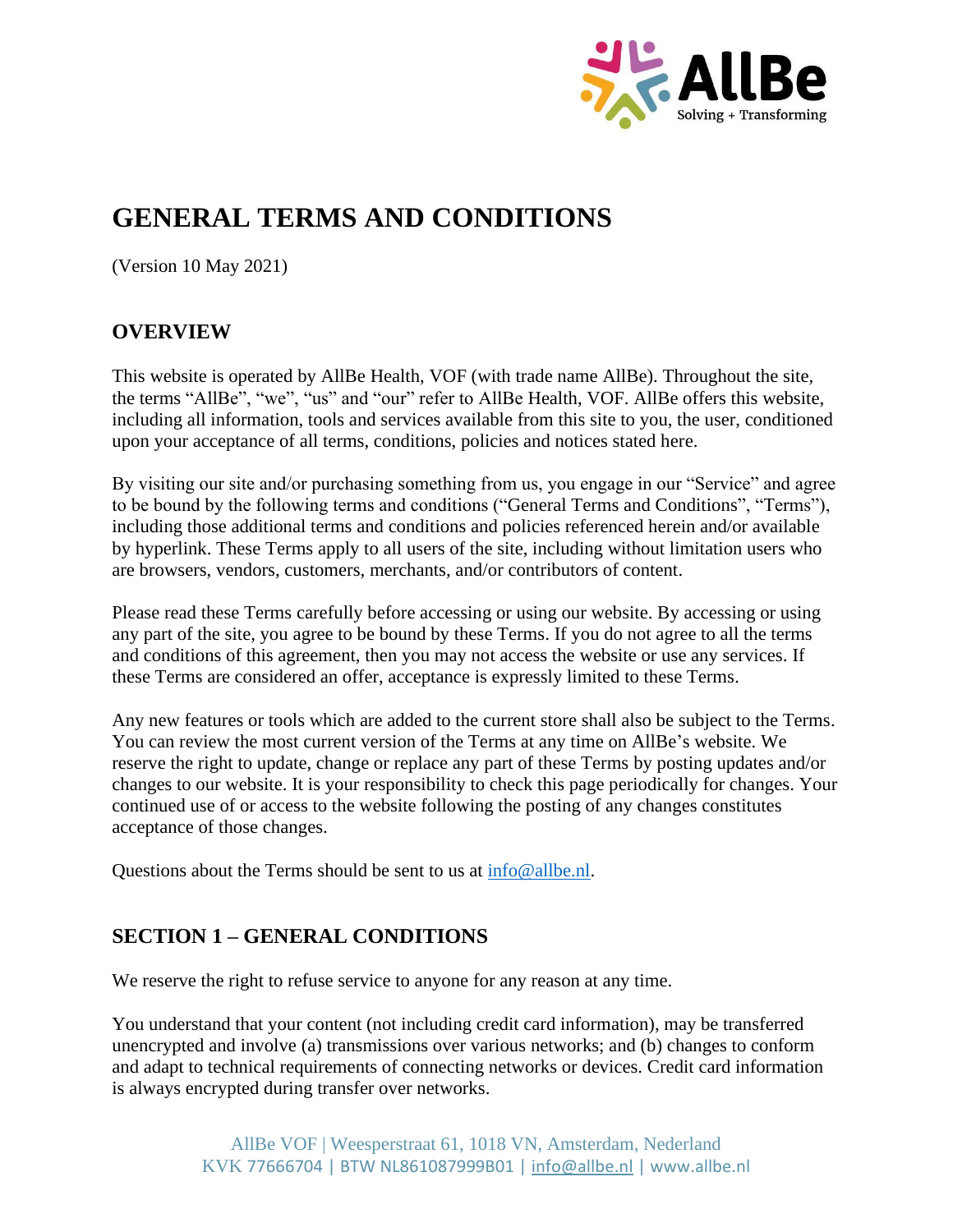You agree not to reproduce, duplicate, copy, sell, resell or exploit any portion of the Service, use of the Service, or access to the Service or any contact on the website through which the service is provided, without express written permission by us.

The headings used in this agreement are included for convenience only and will not limit or otherwise affect these Terms.

# **SECTION 2 – PAYMENTS, CANCELLATIONS & REFUNDS**

#### **A. Payments Generally**

Payment at point of registration occurs through an online payment portal or bank transfer. Places on a course or coaching cannot be reserved without full payment or an advance payment. We work on a first come first serve basis. As soon as your payment is in, your place is secured. If a course is oversubscribed and your payment is not yet in, you will not have a place on that course. In which case, you will be rescheduled to a later course or receive a refund.

If your employer is paying your fee, we can send an invoice directly to them. You must provide us with written permission from your employer and provide the correct invoicing address and details. If you do not have your employer's written permission when you want to register online, then you may pay the registration fee yourself and we will provide you with a receipt, which you can give to your employer who can then reimburse you directly.

#### **B. Cancellation & Refund Policy**

#### **1. Individual Coaching Sessions**

The reports, tools, and content that AllBe creates for individual coaching sessions are based on your personal profile and are customized for your needs. If you cancel a coaching appointment more than 48 hours ahead of time you will receive a 100% refund. If you cancel a coaching appointment less than 48 hours ahead of time you will not receive a refund. As a customized service, the statutory 14-day reflection period does not apply to individual coaching sessions.

#### **2. Courses**

After signing the registration form and making your payment, a place is reserved for you on the given course.

- If you cancel participation more than one month before the start of the course you will receive a 100% refund.
- If you cancel participation less than one month before the start of the course you will receive a 50% refund.
- If you cancel participation one week (or less) before the start of the course you will not receive a refund.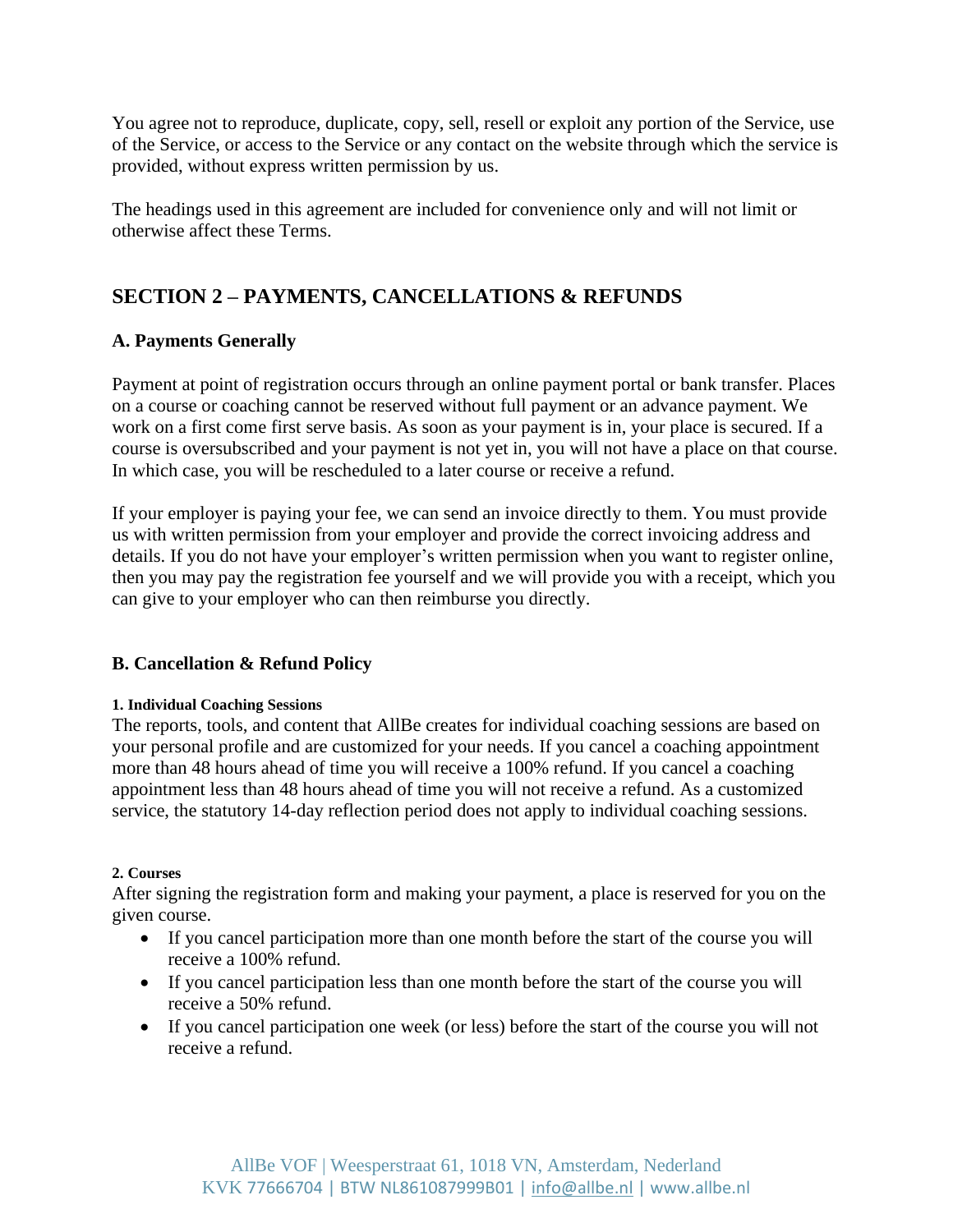After the start of the course, cancellation is no longer possible, even if you do not attend the lessons. Cancellation for other commitments, given these were not known at the time of registration, is not possible.

It is possible to transfer the registration of a course to a same priced course in an upcoming term as long as you inform us at least one week in advance and provided there is place in the group. In agreement with AllBe, it is also possible to let somebody else participate in your place in a course.

AllBe reserves the right to cancel courses in the rare case there are not enough participants. If the teacher is ill, a substitute will be provided. If a substitute cannot be found, an alternative date will be suggested to make up for the lost lesson. If that does not work, we will provide a suitable alternative in another group. If these alternatives are not agreeable, the remaining course fee will be refunded. Refunds will be issued within 10 days.

From the moment you have registered for a course with AllBe, you have up to 14 days to change your mind about your purchase without charge.

#### **3. Month-to-Month Subscriptions**

If you cancel your subscription within the first 14 days, AllBe will offer you a complete refund. After the 14-day reflection period, AllBe does not offer refunds for payments made on a monthto-month subscription plan. To avoid being charged during a free trial promotion, you must cancel your subscription before your free trial ends. If you complete a course during the free trial period, AllBe reserves the right to require you to pay for a one-month subscription in order to receive a course and/or specialization certificate.

Your subscription will continue on a month-to-month basis unless and until you cancel or the subscription is suspended or discontinued by AllBe. You must cancel your subscription before your monthly renewal date to avoid the next billing.

If you cancel your subscription, cancellation will be effective at the end of the current monthly period; you will continue to have access to your subscription for the remainder of that period, but you will not receive a refund.

#### **SECTION 3 – CONTENT OFFERINGS**

We offer courses and content ("Content Offerings"). While we seek to provide world-class Content Offerings, unexpected events do occur. We reserve the right to cancel, interrupt, reschedule, or modify any Content Offerings.

Participation in or completion of Content Offerings does not confer any academic credit. We have no obligation to have Content Offerings recognized by any educational institution or accreditation organization.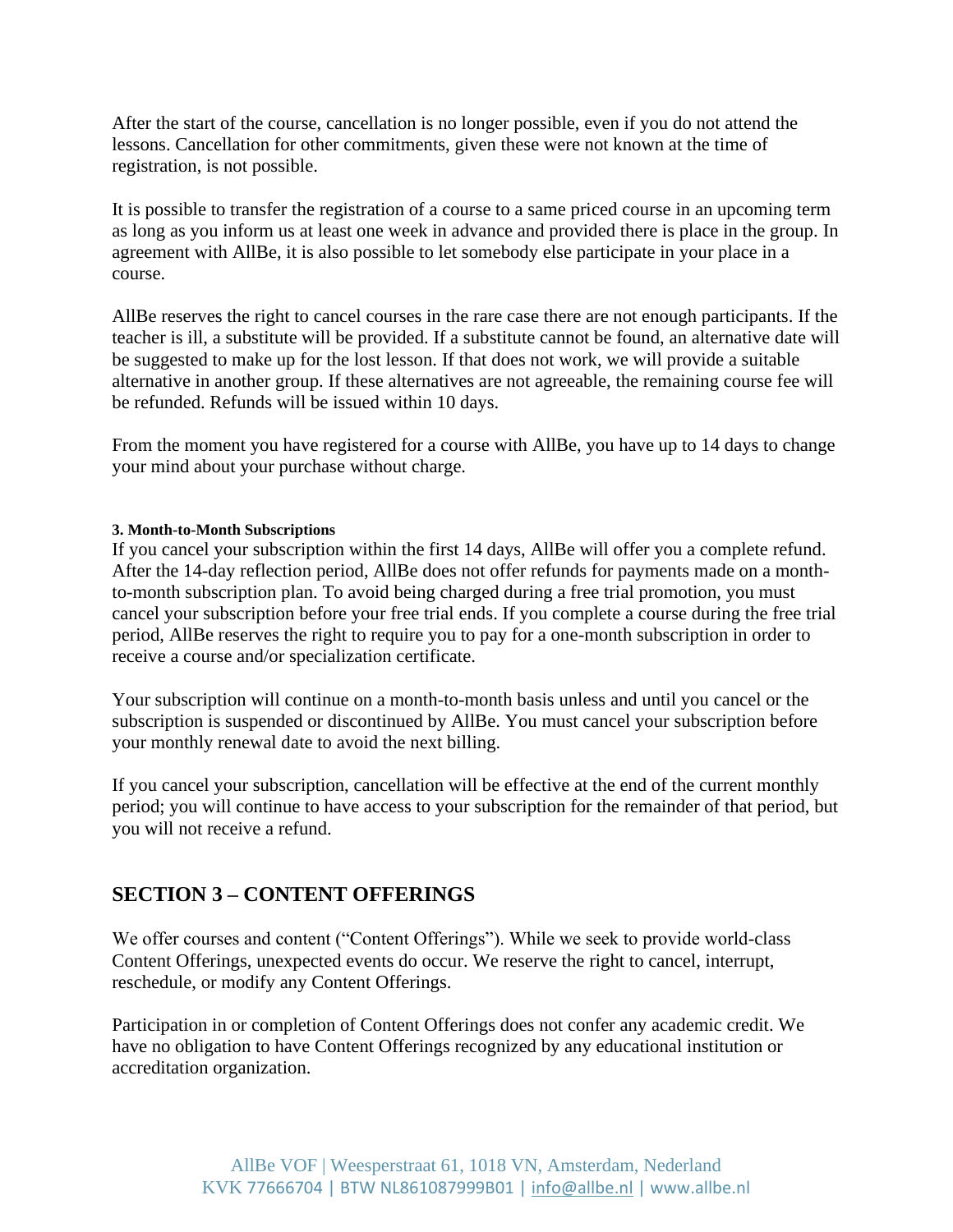AllBe holds copyright on all Content Offerings.

All personal information that is shared by you during coaching or a course with AllBe will be treated with strict confidentiality by AllBe.

#### **SECTION 4 – ONLINE STORE TERMS**

By agreeing to these Terms, you represent that you are at least the age of majority in your state or province of residence, or that you are the age of majority in your state or province of residence and you have given us your consent to allow any of your minor dependents to use this site.

You may not use our products for any illegal or unauthorized purpose, nor may you, in the use of the Service, violate any laws in your jurisdiction (including but not limited to copyright laws).

You must not transmit any worms or viruses or any code of a destructive nature.

A breach or violation of any of the Terms will result in an immediate termination of your Services.

# **SECTION 5 – ACCURACY, COMPLETENESS AND TIMELINESS OF INFORMATION**

We are not responsible if information made available on this site is not accurate, complete or current. Any reliance on the material on this site is at your own risk.

This site may contain certain historical information. Historical information, necessarily, is not current and is provided for your reference only. We reserve the right to modify the contents of this site at any time, but we have no obligation to update any information on our site. You agree that it is your responsibility to monitor changes to our site.

#### **SECTION 6 – MODIFICATIONS TO THE SERVICE AND PRICES**

We are constantly changing and improving our Services. We may add or remove functions, features, or requirements, and we may suspend or stop part of our Services altogether. Accordingly, we may terminate your use of any Service for any reason. If your use of a paid Service is terminated, a refund may be available under our Refund Policy. We may not be able to deliver the Services to certain regions or countries for various reasons, including due to applicable export control requirements or internet access limitations and restrictions from governments. None of AllBe, our directors, officers, employees, affiliates, agents, contractors, interns, suppliers, service providers or licensors, instructors, contributors, sponsors, and other business partners, and their employees, contractors, and other agents (the "AllBe Parties") shall have any liability to you for any such action. You can stop using our Services at any time, although we'll be sorry to see you go.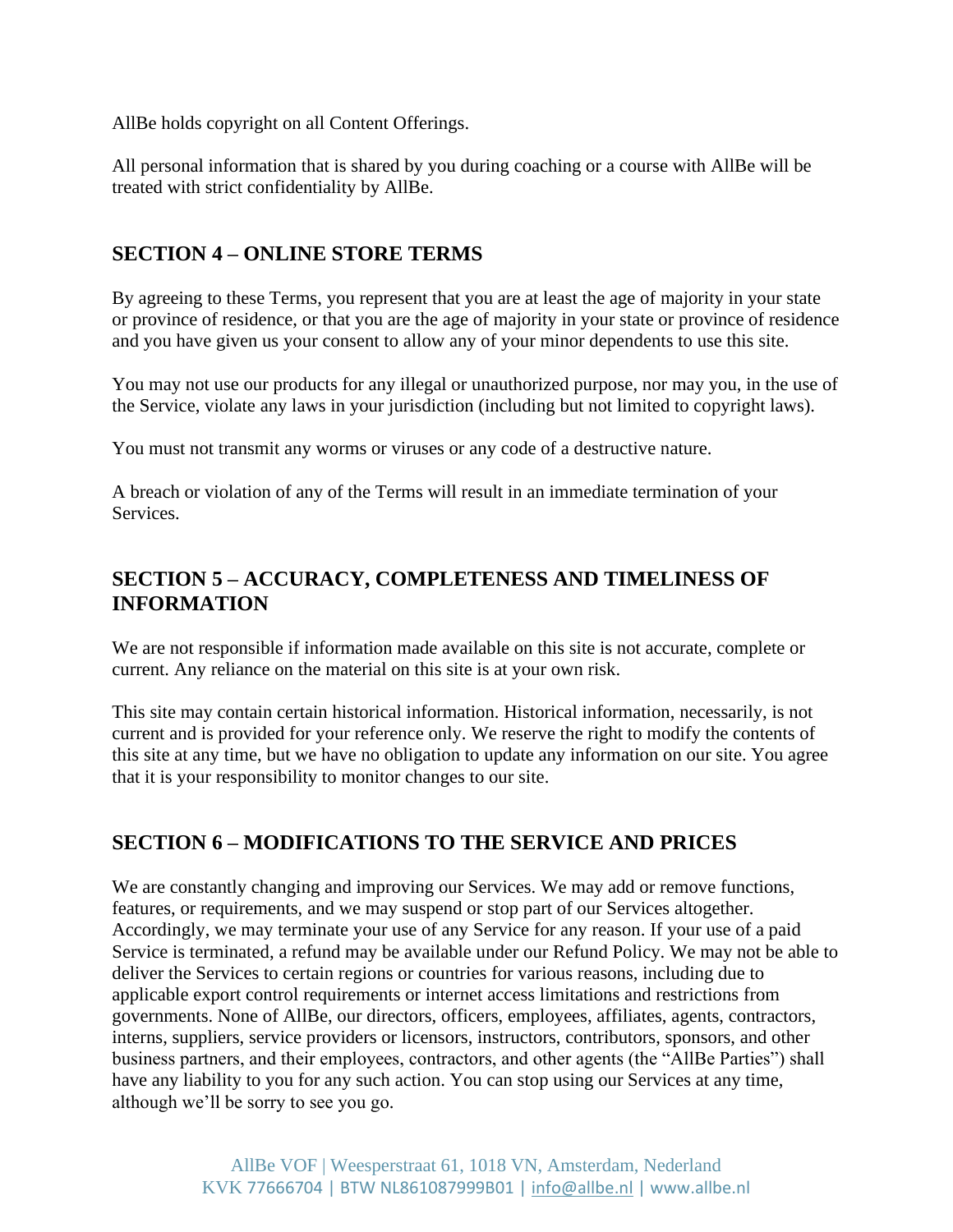Prices for our products are subject to change without notice. We shall not be liable to you or to any third-party for any modification, price change, suspension or discontinuance of the Service.

# **SECTION 7 – ACCURACY OF BILLING AND ACCOUNT INFORMATION**

We reserve the right to refuse any order you place with us. We may, in our sole discretion, limit or cancel quantities purchased per person, per household or per order. These restrictions may include orders placed by or under the same customer account, the same credit card, and/or orders that use the same billing and/or shipping address. In the event that we make a change to or cancel an order, we may attempt to notify you by contacting the e-mail and/or billing address/phone number provided at the time the order was made.

You agree to provide current, complete and accurate purchase and account information for all purchases made at our store. You agree to promptly update your account and other information, including your email address and credit card numbers and expiration dates, so that we can complete your transactions and contact you as needed.

# **SECTION 8 – OPTIONAL TOOLS**

We may provide you with access to third-party tools over which we neither monitor nor have any control nor input.

You acknowledge and agree that we provide access to such tools "as is" and "as available" without any warranties, representations or conditions of any kind and without any endorsement. We shall have no liability whatsoever arising from or relating to your use of optional third-party tools.

Any use by you of optional tools offered through the site is entirely at your own risk and discretion and you should ensure that you are familiar with and approve of the terms on which tools are provided by the relevant third-party provider(s).

We may also, in the future, offer new services and/or features through the website (including, the release of new tools and resources). Such new features and/or services shall also be subject to these Terms.

# **SECTION 9 – THIRD-PARTY LINKS**

Certain content, products and services available via our Service may include materials from third-parties.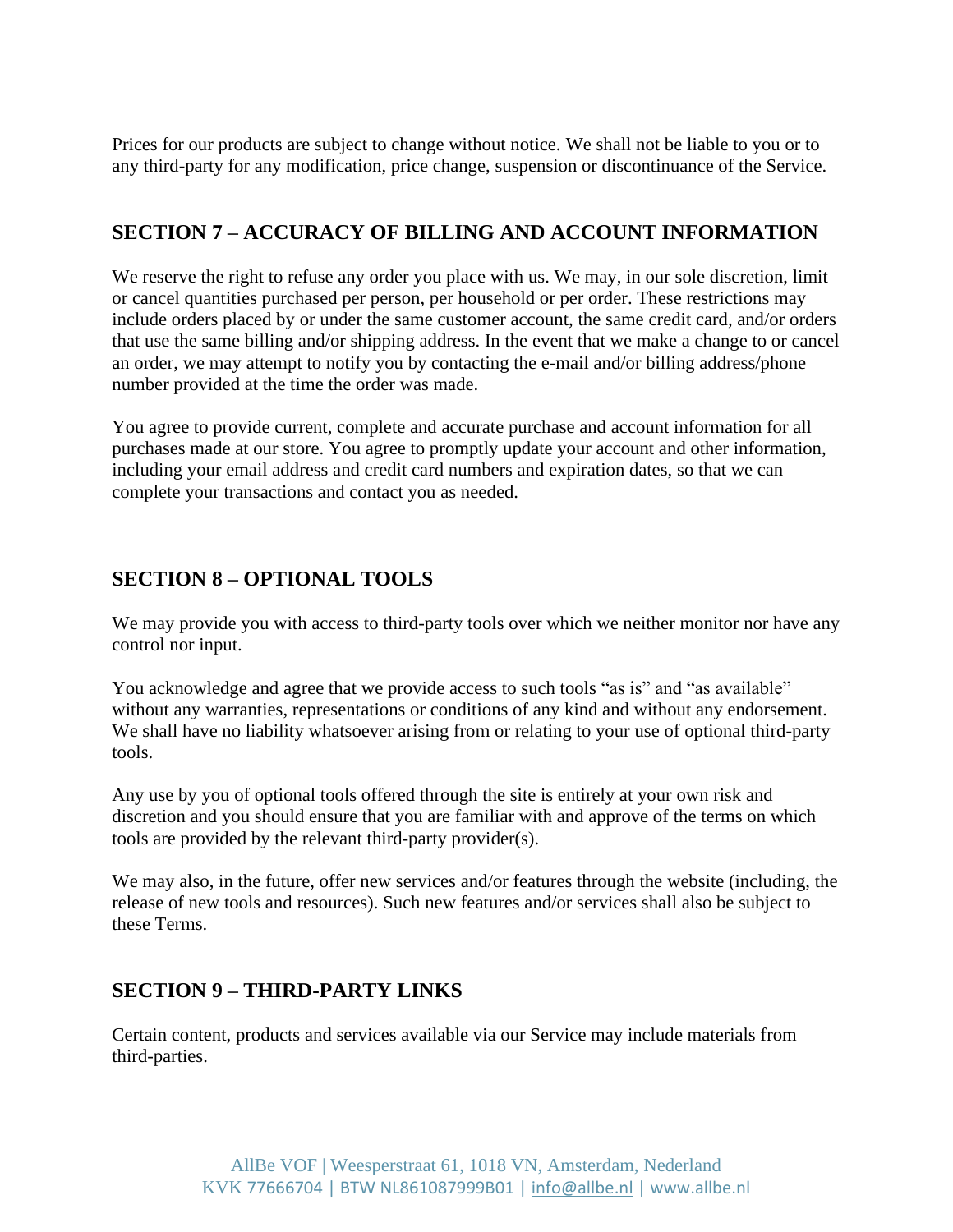Third-party links on this site may direct you to third-party websites that are not affiliated with us. We are not responsible for examining or evaluating the content or accuracy and we do not warrant and will not have any liability or responsibility for any third-party materials or websites, or for any other materials, products, or services of third-parties.

We are not liable for any harm or damages related to the purchase or use of goods, services, resources, content, or any other transactions made in connection with any third-party websites. Please review carefully the third-party's policies and practices and make sure you understand them before you engage in any transaction. Complaints, claims, concerns, or questions regarding third-party products should be directed to the third-party.

# **SECTION 10 – USER COMMENTS, FEEDBACK AND OTHER SUBMISSIONS**

If, at our request, you send certain specific submissions (for example contest entries) or without a request from us you send creative ideas, suggestions, proposals, plans, or other materials, whether online, by email, by postal mail, or otherwise (collectively, 'comments'), you agree that we may, at any time, without restriction, edit, copy, publish, distribute, translate and otherwise use in any medium any comments that you forward to us. We are and shall be under no obligation (1) to maintain any comments in confidence; (2) to pay compensation for any comments; or (3) to respond to any comments.

We may, but have no obligation to, monitor, edit or remove content that we determine in our sole discretion are unlawful, offensive, threatening, libelous, defamatory, pornographic, obscene or otherwise objectionable or violates any party's intellectual property or these Terms.

You agree that your comments will not violate any right of any third-party, including copyright, trademark, privacy, personality or other personal or proprietary right. You further agree that your comments will not contain libelous or otherwise unlawful, abusive or obscene material, or contain any computer virus or other malware that could in any way affect the operation of the Service or any related website. Doing so may result in your removal from coaching and/or courses. You may not use a false e-mail address, pretend to be someone other than yourself, or otherwise mislead us or third-parties as to the origin of any comments. You are solely responsible for any comments you make and their accuracy. We take no responsibility and assume no liability for any comments posted by you or any third-party.

# **SECTION 11 – PERSONAL INFORMATION**

Your submission of personal information is governed by our Privacy Policy.

# **SECTION 12 – ERRORS, INACCURACIES AND OMISSIONS**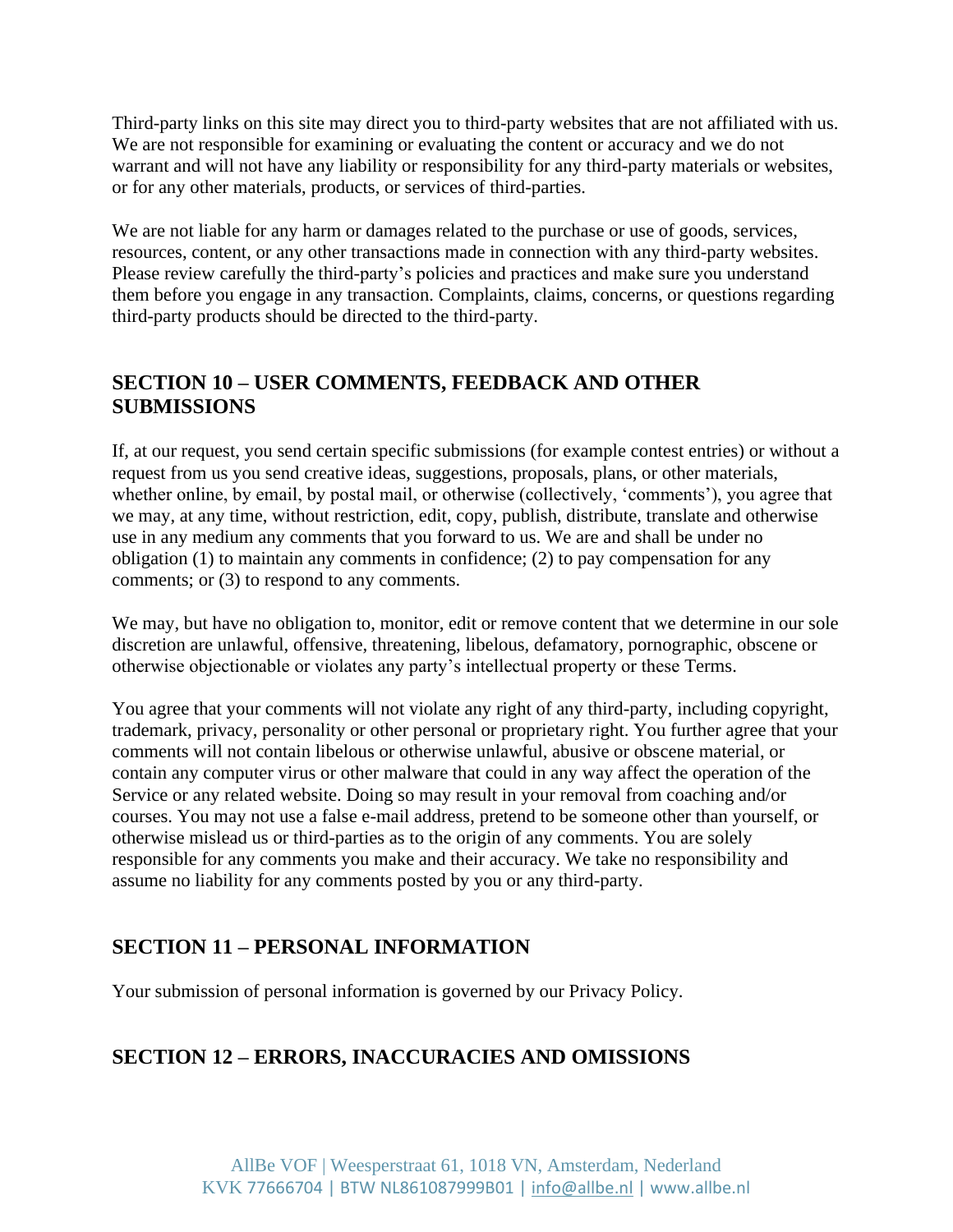Occasionally there may be information on our site or in the Service that contains typographical errors, inaccuracies or omissions that may relate to product descriptions, pricing, promotions, offers, product shipping charges, transit times and availability. We reserve the right to correct any errors, inaccuracies or omissions, and to change or update information or cancel orders if any information in the Service or on any related website is inaccurate at any time without prior notice (including after you have submitted your order).

We undertake no obligation to update, amend or clarify information in the Service or on any related website, including without limitation, pricing information, except as required by law. No specified update or refresh date applied in the Service or on any related website, should be taken to indicate that all information in the Service or on any related website has been modified or updated.

#### **SECTION 13 – PROHIBITED USES**

In addition to other prohibitions as set forth in the Terms, you are prohibited from using the site or its content: (a) for any unlawful purpose; (b) to solicit others to perform or participate in any unlawful acts; (c) to violate any international, federal, provincial or state regulations, rules, laws, or local ordinances; (d) to infringe upon or violate our intellectual property rights or the intellectual property rights of others; (e) to harass, abuse, insult, harm, defame, slander, disparage, intimidate, or discriminate based on gender, sexual orientation, religion, ethnicity, race, age, national origin, or disability; (f) to submit false or misleading information; (g) to upload or transmit viruses or any other type of malicious code that will or may be used in any way that will affect the functionality or operation of the Service or of any related website, other websites, or the Internet; (h) to collect or track the personal information of others; (i) to spam, phish, pharm, pretext, spider, crawl, or scrape; (j) for any obscene or immoral purpose; or (k) to interfere with or circumvent the security features of the Service or any related website, other websites, or the Internet. We reserve the right to terminate your use of the Service or any related website for violating any of the prohibited uses.

#### **SECTION 14 – DISCLAIMER OF WARRANTIES; LIMITATION OF LIABILITY**

We do not guarantee, represent or warrant that your use of our service will be uninterrupted, timely, secure or error-free.

We do not warrant that the results that may be obtained from the use of the service will be accurate or reliable.

You agree that from time to time we may remove the service for indefinite periods of time or cancel the service at any time, without notice to you.

You expressly agree that your use of, or inability to use, the service is at your sole risk. The service and all products and services delivered to you through the service are (except as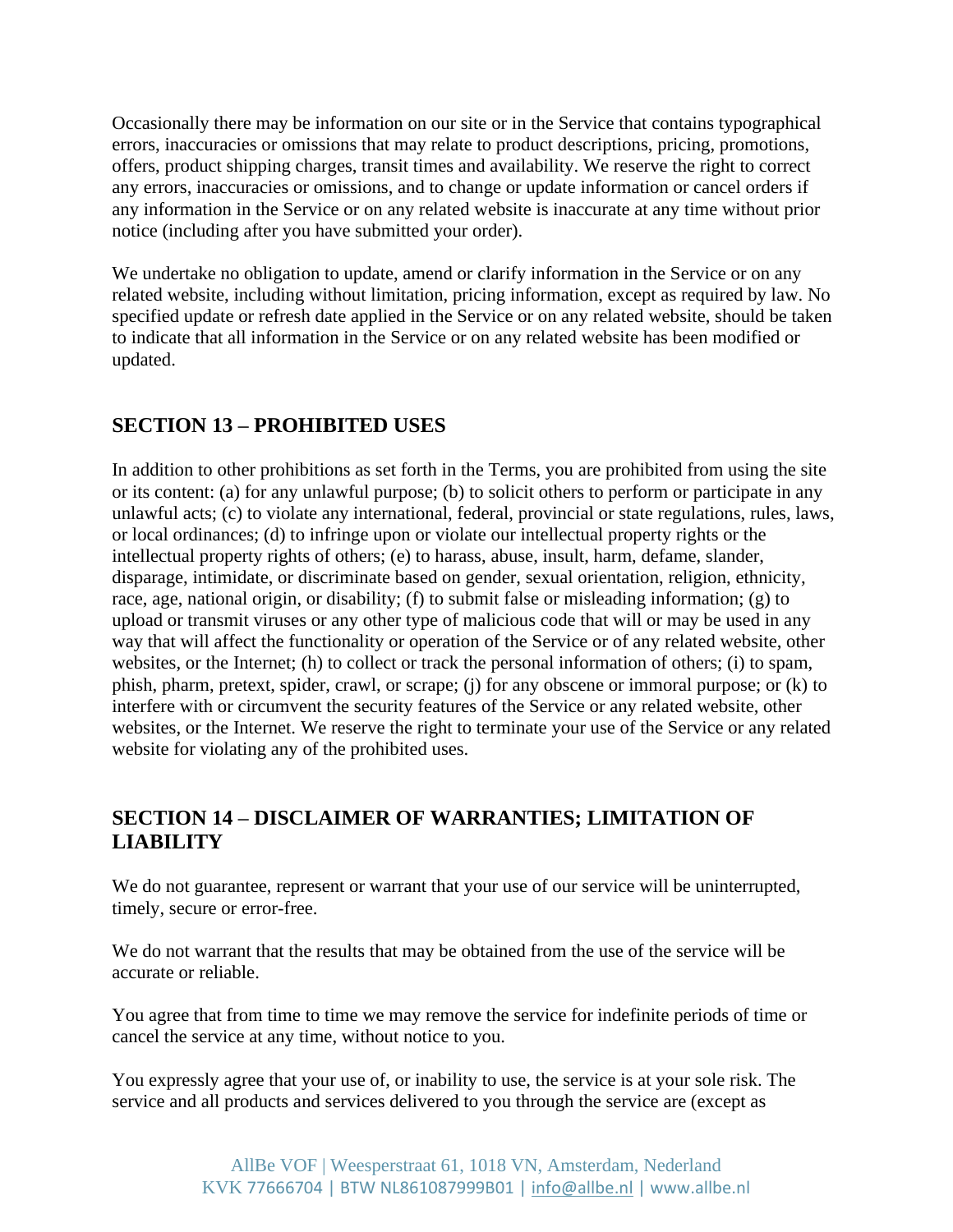expressly stated by us) provided 'as is' and 'as available' for your use, without any representation, warranties or conditions of any kind, either express or implied. The AllBe Parties specifically disclaim any and all warranties and conditions of merchantability, merchantable quality, fitness for a particular purpose, durability, title, and non-infringement, and any warranties arising out of course of dealing or usage of trade.

To the maximum extent permitted by law, the AllBe Parties shall not be liable for any injury, loss, claim, or any direct, indirect, incidental, punitive, special, or consequential damages of any kind, including, without limitation lost profits, lost revenue, lost savings, replacement costs, loss of data, use, goodwill, or any similar damages or other intangible losses, whether incurred directly or indirectly, whether based in contract, tort (including negligence), strict liability or otherwise, resulting from: (A) your access to or use of or inability to access or use the services, including, but not limited to, any errors or omissions in any content, or any loss or damage of any kind incurred as a result of the use of the service or any content (or product) posted, transmitted, or otherwise made available via the service, even if advised of their possibility; (B) any conduct or content of any party other than the applicable AllBe Party, including without limitation, any defamatory, offensive, or illegal conduct; or (C) unauthorized access, use, or alteration of your content or information. In no event shall AllBe's aggregate liability for all claims related to the services exceed twenty Euro ( $\epsilon$ 20) or the total amount of fees received by AllBe from you for the use of paid services during the past six months, whichever is greater.

You acknowledge and agree that the disclaimers and the limitations of liability set forth in these Terms reflect a reasonable and fair allocation of risk between you and the AllBe Parties, and that these limitations are an essential basis to AllBe's ability to make the services available to you on an economically feasible basis.

You agree that any cause of action related to the services must commence within one (1) year after the cause of action accrues. Otherwise, such cause of action is permanently barred.

Because some states or jurisdictions do not allow the exclusion or the limitation of liability for consequential or incidental damages, in such states or jurisdictions, our liability shall be limited to the maximum extent permitted by law.

#### **SECTION 15 – INDEMNIFICATION**

You agree to indemnify, defend, and hold harmless the AllBe Parties from any and all claims, liabilities, expenses, and damages, including reasonable attorneys' fees and costs, made by any third party related to: (a) your use or attempted use of the Services in violation of these Terms; (b) your violation of any law or rights of any third party; or (c) User Content, including without limitation any claim of infringement or misappropriation of intellectual property or other proprietary rights.

#### **SECTION 16 – SEVERABILITY**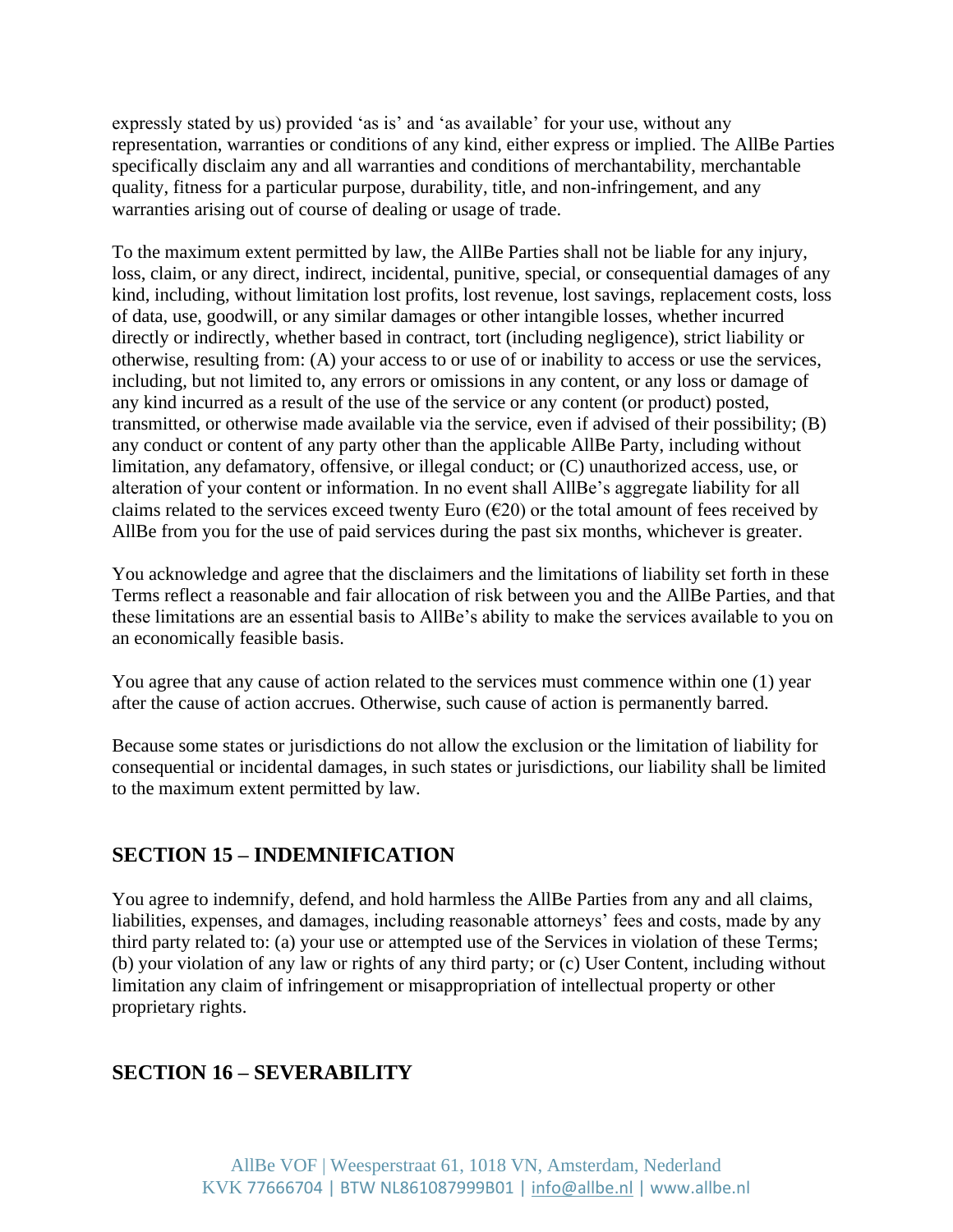In the event that any provision of these Terms is determined to be unlawful, void or unenforceable, such provision shall nonetheless be enforceable to the fullest extent permitted by applicable law, and the unenforceable portion shall be deemed to be severed from these Terms, such determination shall not affect the validity and enforceability of any other remaining provisions.

#### **SECTION 17 – TERMINATION**

The obligations and liabilities of the parties incurred prior to the termination date shall survive the termination of this agreement for all purposes.

These Terms are effective unless and until terminated by either you or us. You may terminate these Terms at any time by notifying us that you no longer wish to use our Services, or when you cease using our site.

If in our sole judgment you fail, or we suspect that you have failed, to comply with any term or provision of these Terms, we also may terminate this agreement at any time without notice and you will remain liable for all amounts due up to and including the date of termination; and/or accordingly may deny you access to our Services (or any part thereof).

#### **SECTION 18 – ENTIRE AGREEMENT**

The failure of us to exercise or enforce any right or provision of these Terms shall not constitute a waiver of such right or provision.

These Terms and any policies or operating rules posted by us on this site or in respect to Services constitutes the entire agreement and understanding between you and us and govern your use of the Service, superseding any prior or contemporaneous agreements, communications and proposals, whether oral or written, between you and us (including, but not limited to, any prior versions of the Terms).

Any ambiguities in the interpretation of these Terms shall not be construed against the drafting party.

# **SECTION 19 – GOVERNING LAW**

The Services are managed by AllBe, which is located in Amsterdam, Noord-Holland, The Netherlands. You agree that any dispute related to these Terms will be governed by the laws of Noord-Holland, The Netherlands, excluding its conflicts of law provisions. In the event of any dispute related to these Terms that is not subject to binding arbitration, you and AllBe will submit to the personal jurisdiction of and exclusive venue in the courts located in and serving Noord-Holland, The Netherlands, as the legal forum for any such dispute.